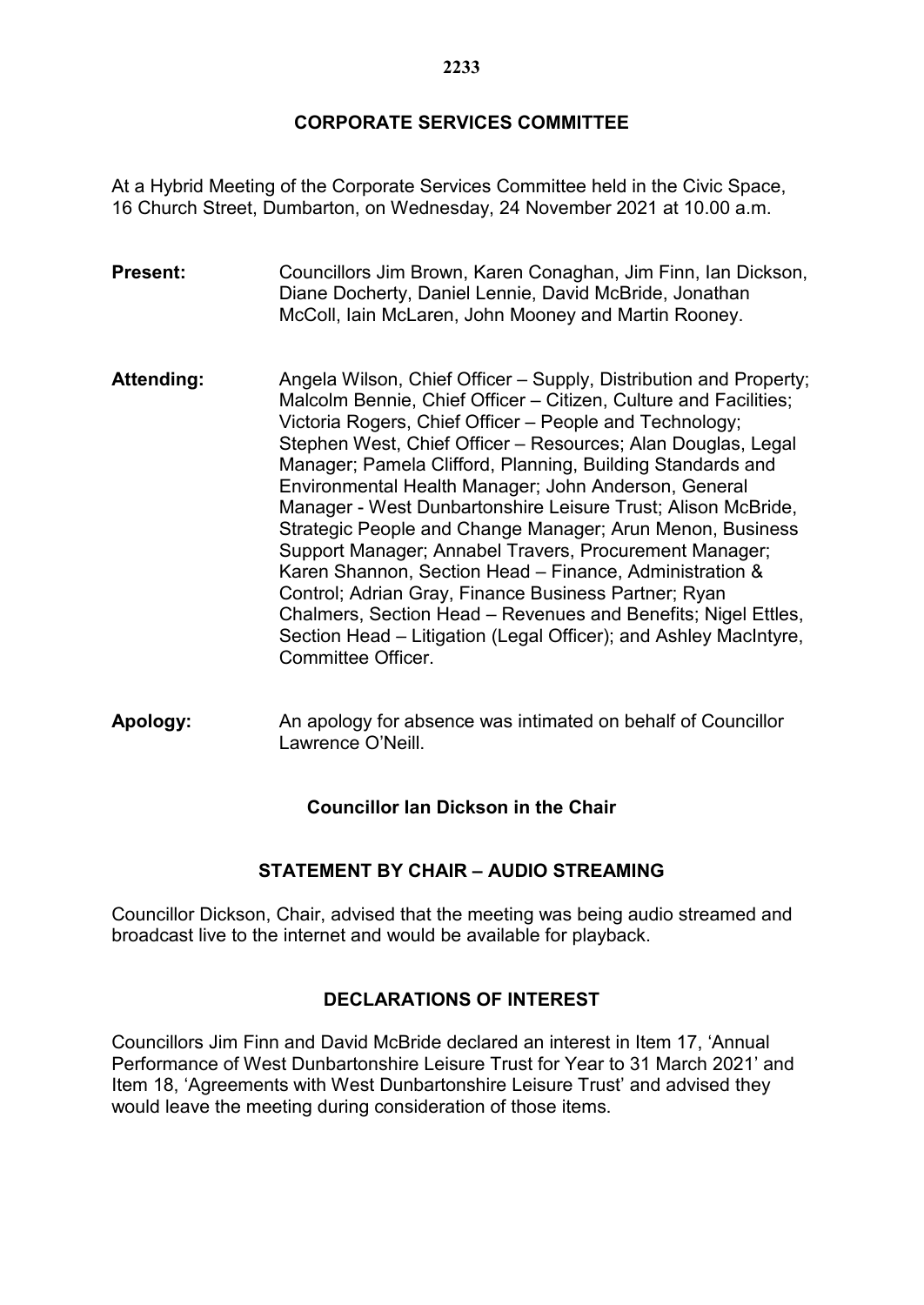## **RECORDING OF VOTES**

The Committee agreed that all votes taken during the meeting be done by roll call vote to ensure an accurate record.

## **MINUTES OF PREVIOUS MEETING**

The Minutes of Meeting of the Corporate Services Committee held on 8 September 2021 were submitted and approved as a correct record.

## **MINUTES OF JOINT CONSULTATIVE FORUM – 16 SEPTEMBER 2021**

The Minutes of Meeting of the Joint Consultative Forum held on 16 September 2021 were submitted and all decisions contained therein were approved.

#### **OPEN FORUM**

The Committee noted that no open forum questions have been submitted by members of the public.

### **REGULATORY AND REGENERATION DELIVERY PLAN 2021/22 - MID-YEAR PROGRESS**

A report was submitted by the Chief Officer – Regulatory and Regeneration setting out the mid-year progress of the 2021/22 Delivery Plan.

After discussion and having heard from the Legal Manager and the Planning, Building Standards and Environmental Health Manager in further explanation of the report and in answer to Members' questions, the Committee agreed to note the contents of the report and the progress achieved at mid-year.

#### **CITIZENS, CULTURE AND FACILITIES DELIVERY PLAN 2021/22 – MID-YEAR PROGRESS**

A report was submitted by the Chief Officer – Citizen, Culture and Facilities setting out the mid-year progress of the Citizen, Culture and Facilities Delivery Plan 2021/22, these are: Performance and Strategy, Libraries, Citizen Services and Facilities.

After discussion and having heard from the Chief Officer – Citizen, Culture and Facilities in further explanation of the report and in answer to Members' questions, the Committee agreed:-

(1) to note the contents of the report and the progress achieved at mid-year; and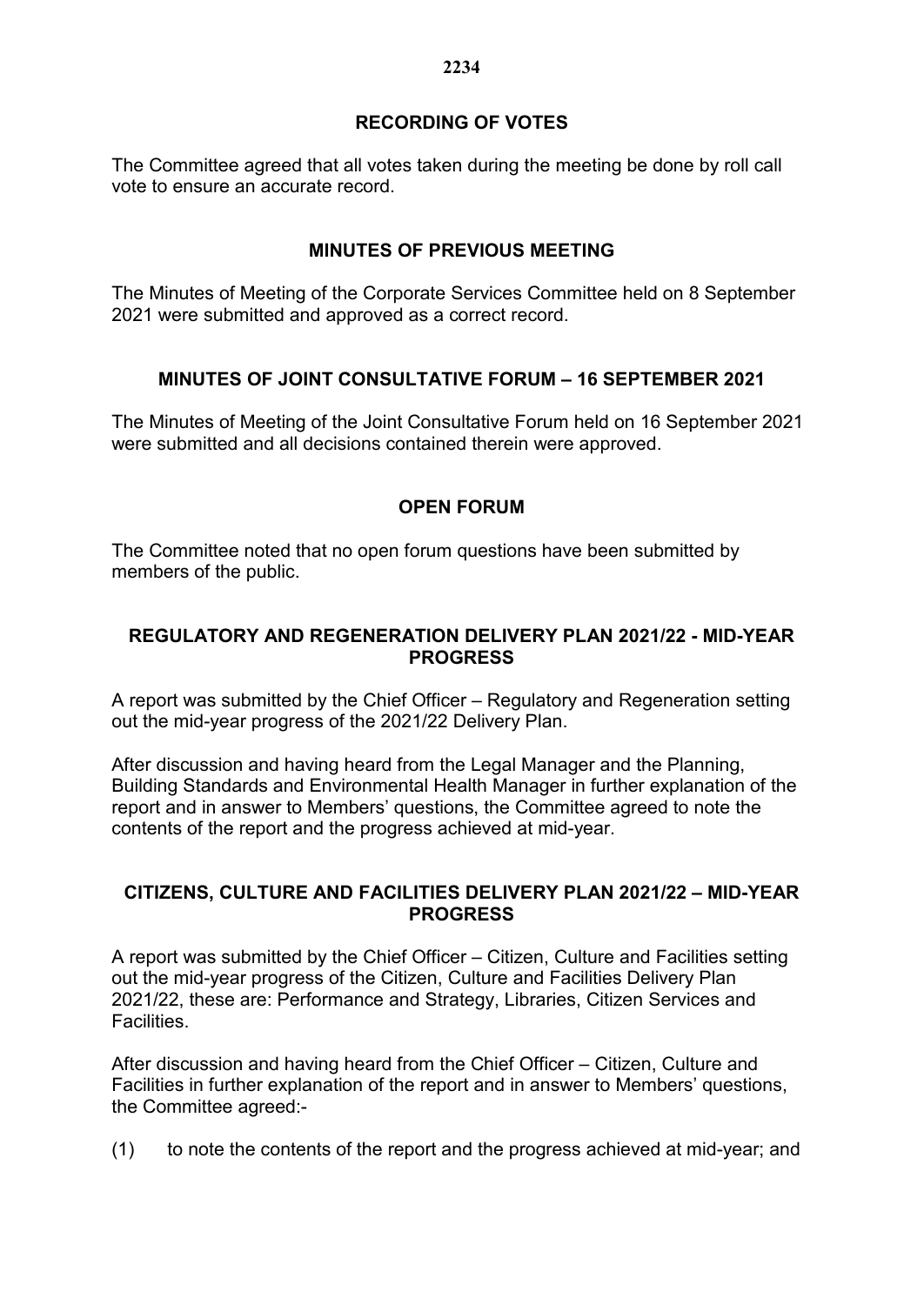(2) to note that the Delivery Plan will also be submitted to the next meeting of the Cultural Committee to enable scrutiny of the Town Hall, Arts and Heritage and Communications.

#### **PEOPLE AND TECHNOLOGY DELIVERY PLAN 2021/22 – MID-YEAR PROGRESS**

A report was submitted by the Chief Officer – People and Technology setting out the progress to date in delivery of the actions and performance indicators detailed within the People and Technology Delivery Plan 2021/22.

After discussion and having heard from the Chief Officer – People and Technology in further explanation of the report and in answer to Members' questions, the Committee agreed to note the contents of this report and the progress achieved at mid-year.

## **RESOURCES DELIVERY PLAN 2021/22 – MID-YEAR PROGRESS**

A report was submitted by the Chief Officer – Resources setting out the mid-year progress of the 2021/22 Delivery Plan.

After discussion and having heard from the Chief Officer **–** Resources in further explanation of the report and in answer to Members' questions, the Committee agreed to note the contents of the report and the progress achieved at mid-year.

#### **CORPORATE PROCUREMENT ACTIONS – SUPPLY, DISTRIBUTION AND PROPERTY DELIVERY PLAN 2021/22 – MID-YEAR PROGRESS**

A report was submitted by the Chief Officer – Supply, Distribution and Property setting out the mid-year progress of Corporate Procurement actions within the Supply, Distribution and Property Delivery Plan 2021/22.

After discussion and having heard the Chief Officer – Supply, Distribution and Property in further explanation of the report and in answer to a Member's questions, the Committee agreed to note the contents of the report and the progress achieved at mid-year.

#### **CORPORATE SERVICES BUDGETARY CONTROL REPORT TO 30 SEPTEMBER 2021 (PERIOD 6)**

A report was submitted by the Chief Officer – Resources advising on the performance of the Corporate Services budget for the period to 30 September 2021.

After discussion and having heard from the Chief Officer – Resources in further explanation of the report and in answer to Members' questions, the Committee agreed:-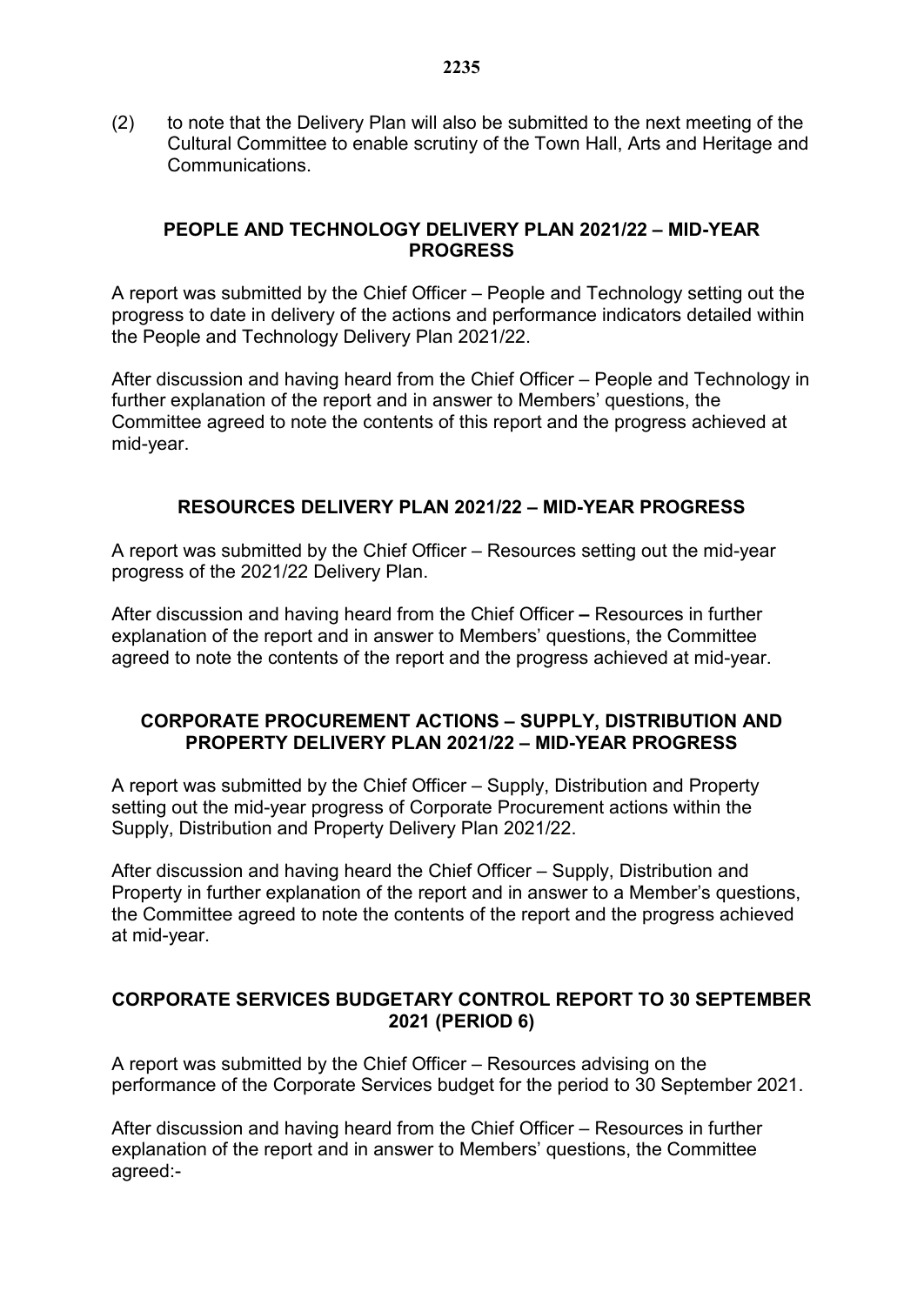- (1) to note that the revenue account currently showed a projected annual favourable variance of £0.182m (0.57% of the total budget) which included an adverse variance related to the potential impact of Covid-19 of £0.150m resulting in an underlying favourable variance of £0.332m (1.04% of the total budget);
- (2) to note that the capital account was showing a projected in-year underspend of £1.977m (35.2% of in-year budget) due to three projects showing projected underspends, and that the project life projection was currently showing a projected on budget spend; and
- (3) to note the progress on efficiencies incorporated into budgets for 2021/22.

### **HOME CONTENT INSURANCE FOR COUNCIL TENANTS AND PRIVATE OWNED EX-COUNCIL PROPERTIES**

A report was submitted by the Chief Officer – Resources providing an update on the Home Contents Insurance scheme available to council tenants and owners of former council houses and providing options for the future of the scheme.

After discussion and having heard from the Section Head – Revenues and Benefits in further explanation of the report and in answer to Members' questions, and following a short recess, the Committee agreed to note the report, agreeing Option 1 – tender policy on current terms i.e. officers continue to administer the scheme.

# **BLOCK BUILDINGS INSURANCE**

A report was submitted by the Chief Officer – Resources seeking approval to tender the Block Building Insurance Policy which is administered by West Dunbartonshire Council.

After discussion and having heard from the Section Head – Finance, Administration & Control in further explanation of the report and in answer to a Member's questions, the Committee agreed: -

- (1) to approve the tendering of the Block Building Insurance Policy with a new contract to come into effect from 1 April 2022 for an initial contract period of three years with an option to extend by up to a further two 12 month periods;
- (2) that as part of the tender process the Chief Officer Resources has the authority to vary the scheme's terms as may be required in terms of excess levels and/or insurance coverage, as noted in the report;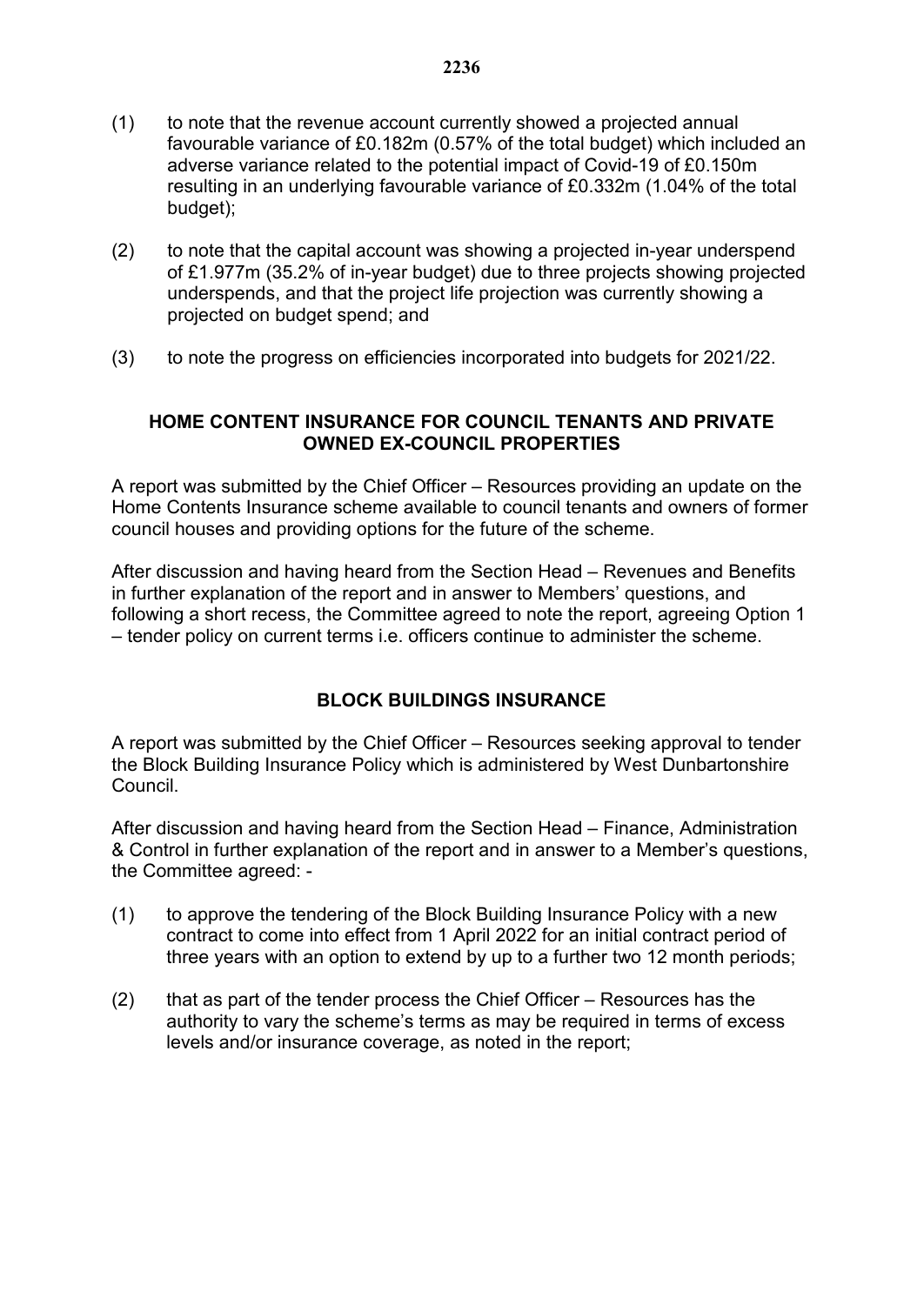- (3) to note that a report will be brought to a future meeting of the Tendering Committee seeking approval for the Chief Officer – Regulatory and Regeneration to conclude the award of a new contract, if the value is £50,000 or more, following evaluation of tender submissions received, and should the Corporate Services committee or Full Council (timing dependent) agree to proceed to award a contract; and
- (4) to note that scheme members will be provided with details on the outcome of the tender exercise on completion of this process.

## **QUEEN'S PLATINUM JUBILEE 2022**

A report was submitted by the Chief Officer – People and Technology providing an update on the on the options considered in respect of the Queen's Platinum Jubilee.

After discussion and having heard from the Chief Officer – People and Technology in further explanation of the report and in answer to a Member's questions, the Committee agreed:-

- (1) to approve the preferred approach to the celebration of the Jubilee, namely that relevant Local Government employees be invited to request a day of leave from their entitlement for Thursday, 2 June should they wish to mark the occasion and Friday, 3 June 2022 would be a day of closure with normal pay for the day applied; and
- (2) to note that this approach was one agreed for the workforce and that relevant establishments would therefore be closed on Friday, 3 June only.

# **DECLARATIONS OF INTEREST**

Having earlier declared interests in the remaining items of business on the agenda, Councillors Finn and McBride left the meeting at this point.

#### **ANNUAL PERFORMANCE OF WEST DUNBARTONSHIRE LEISURE TRUST FOR YEAR TO 31 MARCH 2021**

A report was submitted by the Chief Officer – Citizen, Culture and Facilities presenting the annual performance of West Dunbartonshire Leisure Trust during the period 1 April 2020 to 31 March 2021.

After discussion and having heard from the Chief Officer – Citizens, Culture and Facilities and General Manager – West Dunbartonshire Leisure Trust in further explanation of the report and in answer to Members' questions, the Committee agreed:-

(1) to note the contents of the report; and